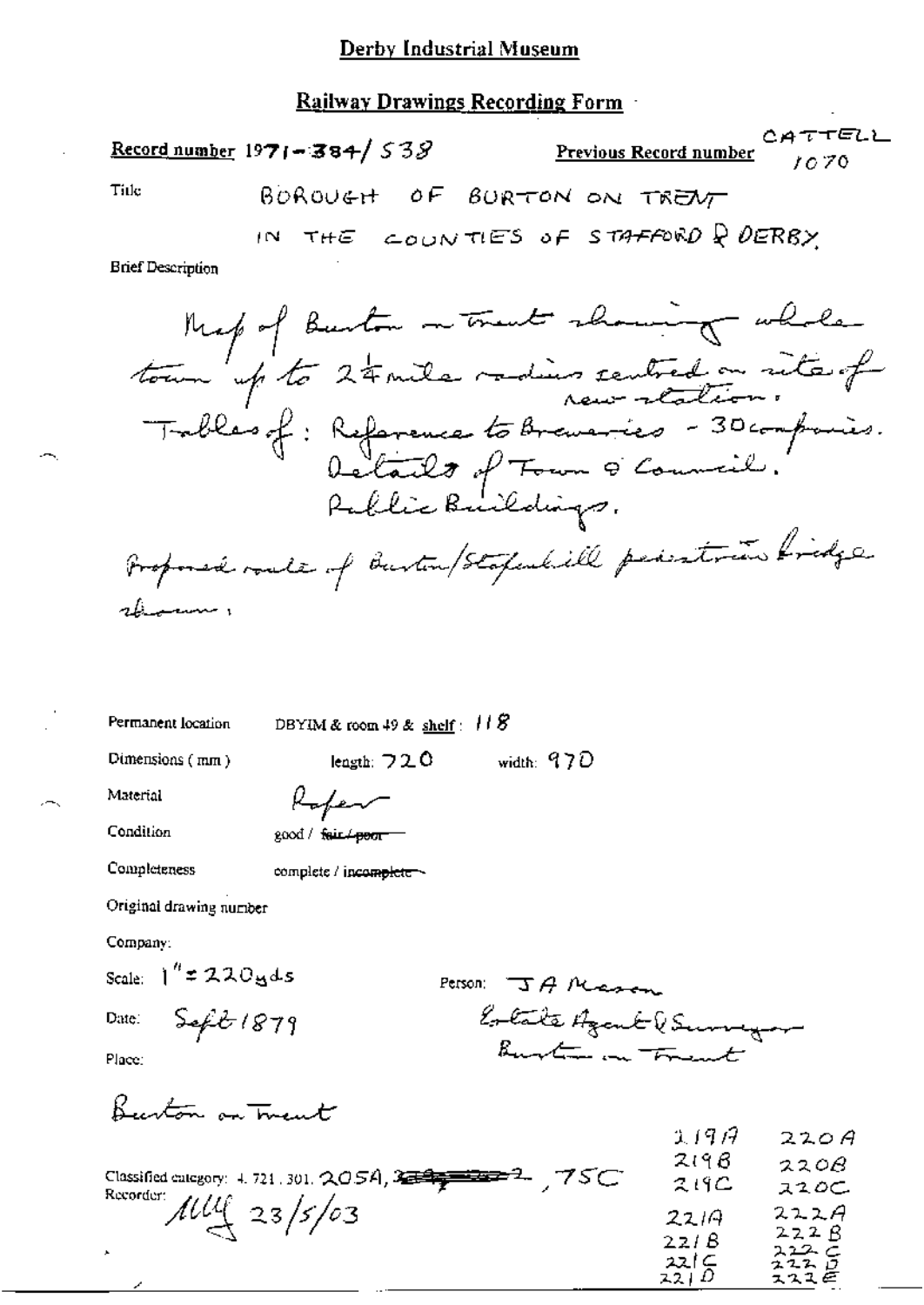#### Railway Drawings Recording Form

Record number  $1971 - 384/\sqrt{40}$ . 2

CATTELL **Previous Record number** 

Title

**Brief Description** 



| Permanent location |
|--------------------|
|--------------------|

DBYIM & room 49 & shelf:  $i18$ 

Dimensions (mm) Material

length:  $1265$  width:  $445$ <del>macing falsie</del>

Condition

Completeness

good / fall?"poorcomplete / incomplete....

Original drawing number

Company:

Scale:  $\int_0^R f(x) dx$ 

Person:

Date:

Place:

Burton on transf

Classified category, 4, 721, 301,  $[2, 2, 0]$   $C$ ,  $[2, 0]$   $C$   $S$   $\rightarrow$ ],  $[2, 2]$   $C$ Recorder  $\mu$ uy 23/5/2003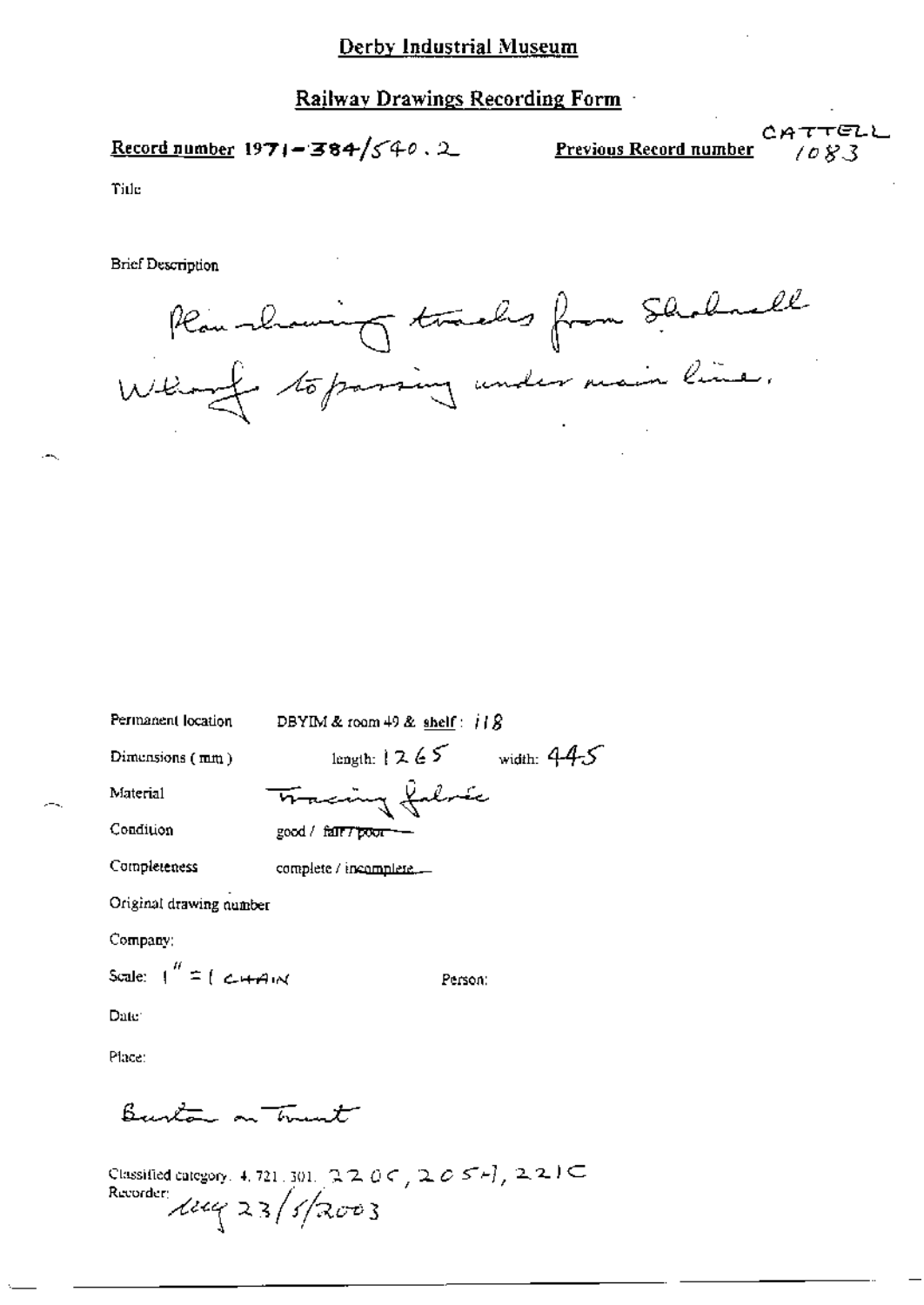#### Railway Drawings Recording Form

CATTELL Record number  $1971 - 384 / 540.1$ Previous Record number 1083

Title

**Brief Description** 

Rean-houring sale of railway from Shobrall Whanf to Bond Rud What crossing under main line, I part of Grand<br>off to Imstitution Uschridge Street Junction. Track line shows continuated from Bond End across Fleet Green

| Permanent location                          | DBYIM & room $49$ & shelf: $11g$ |              |  |  |
|---------------------------------------------|----------------------------------|--------------|--|--|
| Dimensions $\{$ mm $\}$                     | length: $2870$                   | width: $860$ |  |  |
| Material                                    | Trace proper improper metalice   |              |  |  |
| Condition                                   | good / f <del>air / poo</del> r  |              |  |  |
| Completeness                                | complete / incomplete            |              |  |  |
| Original drawing number                     |                                  |              |  |  |
| Company:                                    |                                  |              |  |  |
| Scale: $\int_{-\infty}^{\infty} f(x) \, dx$ | Person:                          |              |  |  |

Place:

Burlow on Trent.

Date: May 24<sup>8</sup>, 1880

Classified category: 4.721.301. 221C, 221A, 221D, 205A, 220C,<br>Recorder:<br> $\frac{1}{2}$   $\frac{1}{2}$   $\frac{1}{2}$   $\frac{1}{2}$   $\frac{1}{2}$   $\frac{1}{2}$   $\frac{1}{2}$   $\frac{1}{2}$   $\frac{1}{2}$   $\frac{1}{2}$   $\frac{1}{2}$   $\frac{1}{2}$   $\frac{1}{2}$   $\frac{1}{2}$   $\frac{1}{2}$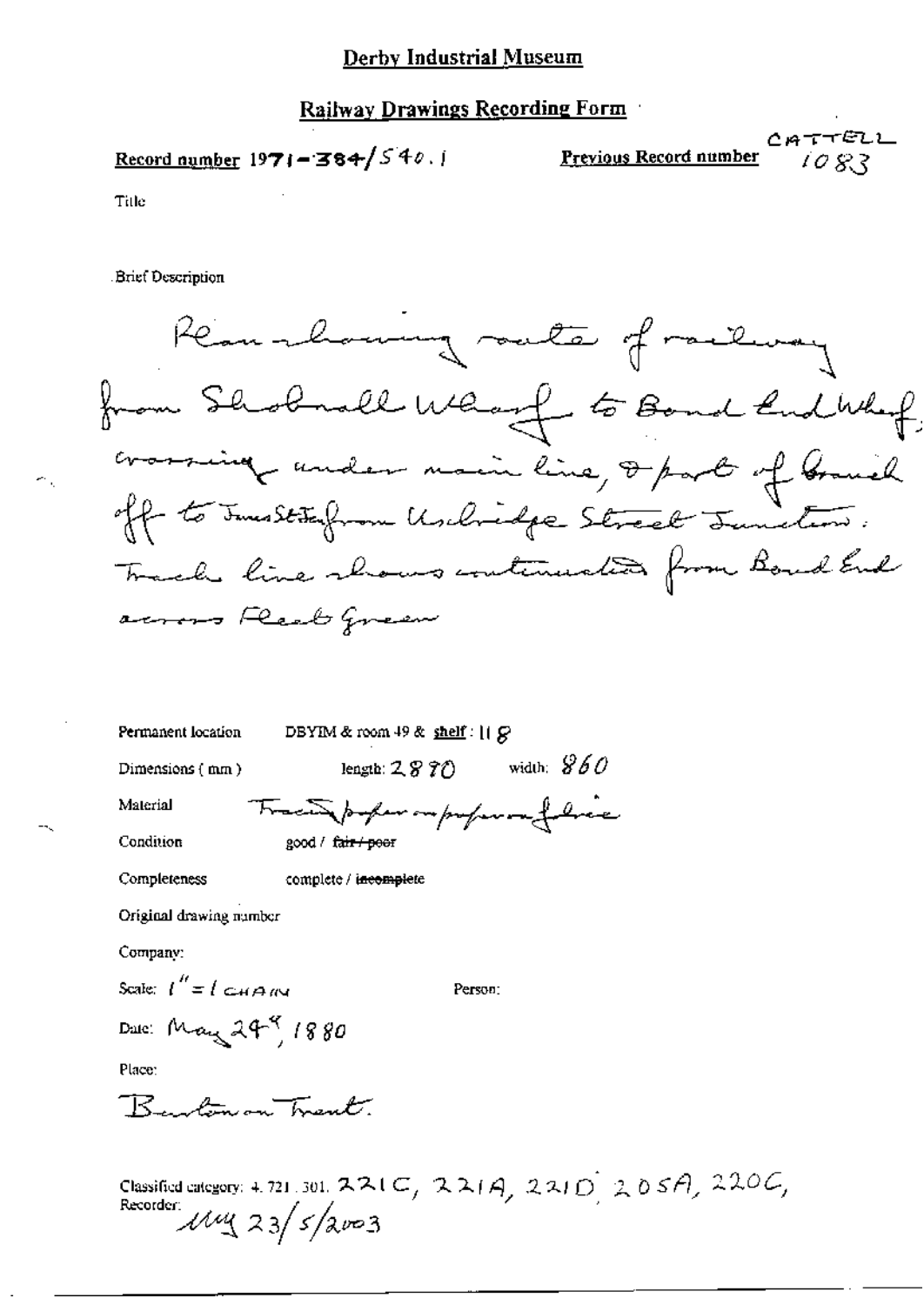## Railway Drawings Recording Form

Record number 1971-384/293

Previous Record number

 $\epsilon$  of  $\tau$  man  $1029$ 

Tide

**Brief Description** 

Large serie up showing line from Band Pord to Shakall, though red, and emmeles off it. Attacked unprhows  $1836/60/64/78$  in broken rad. Bopered auto Builton Commeting Board Ret 1875 the fine rade chain. Rogerant Arferters, modes, antercompas and

Permanent location DBYIM & room 49 & shelf: 113 length:  $2.73C$  width:  $75C$ Dimensions (mm) Material Popen force Condition good / fair-peor-Completeness complete / incomplete Original drawing number Company: NR Scale:  $2\frac{2}{\sqrt{2}}\frac{1}{\sqrt{2}}$   $\frac{1}{\sqrt{2}}$   $\frac{1}{\sqrt{2}}$   $\frac{1}{\sqrt{2}}$   $\frac{1}{\sqrt{2}}$ Person: Date:  $\beta$ ue  $\sqrt{\lambda}/2$ , 1880

Place:

 $B_{\text{tot}}$  on Track,

Classified category: 4.721.301. 2206.2200, 2210, 221A, 221C, 221C. Recorder 10th 21/2/2001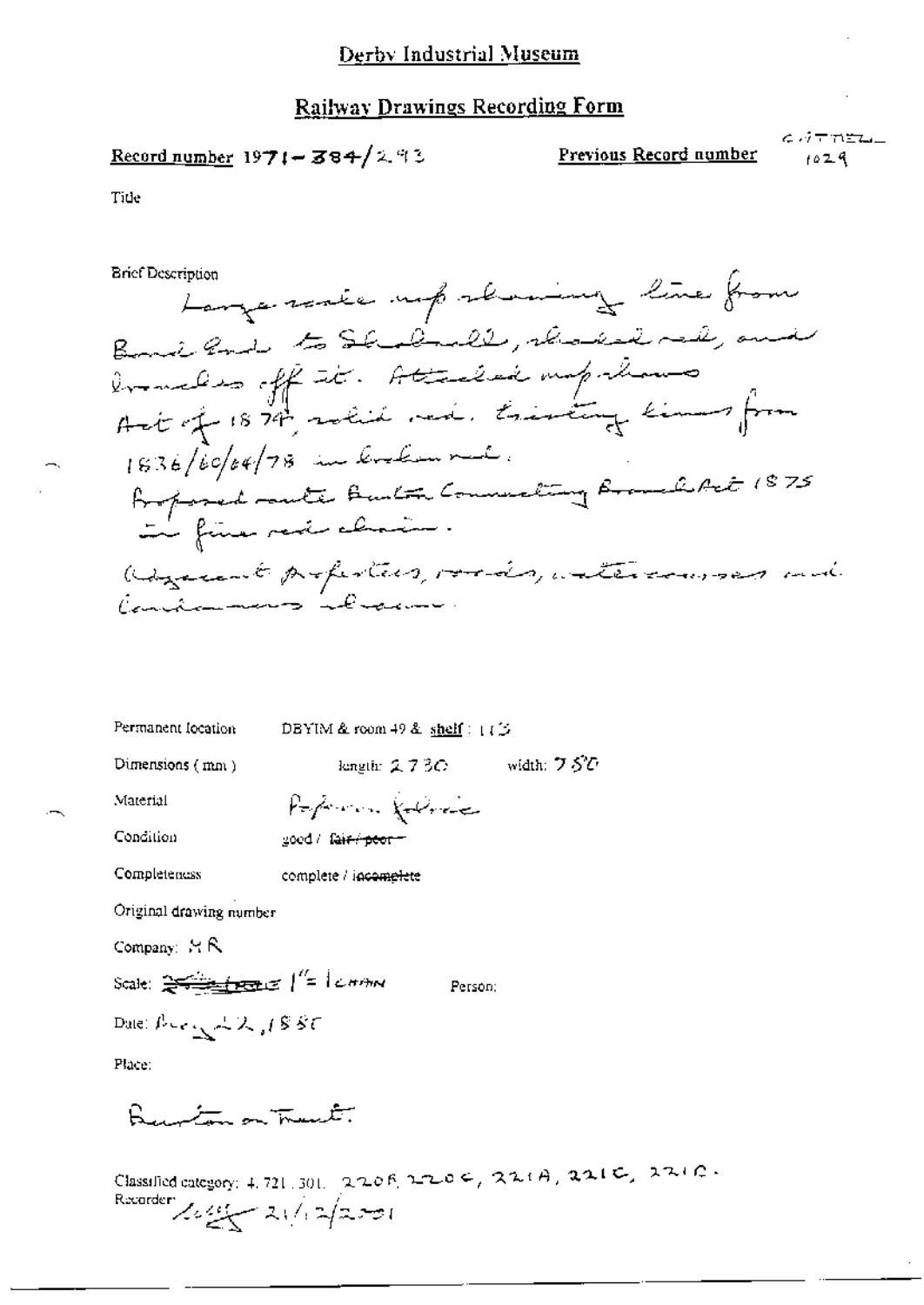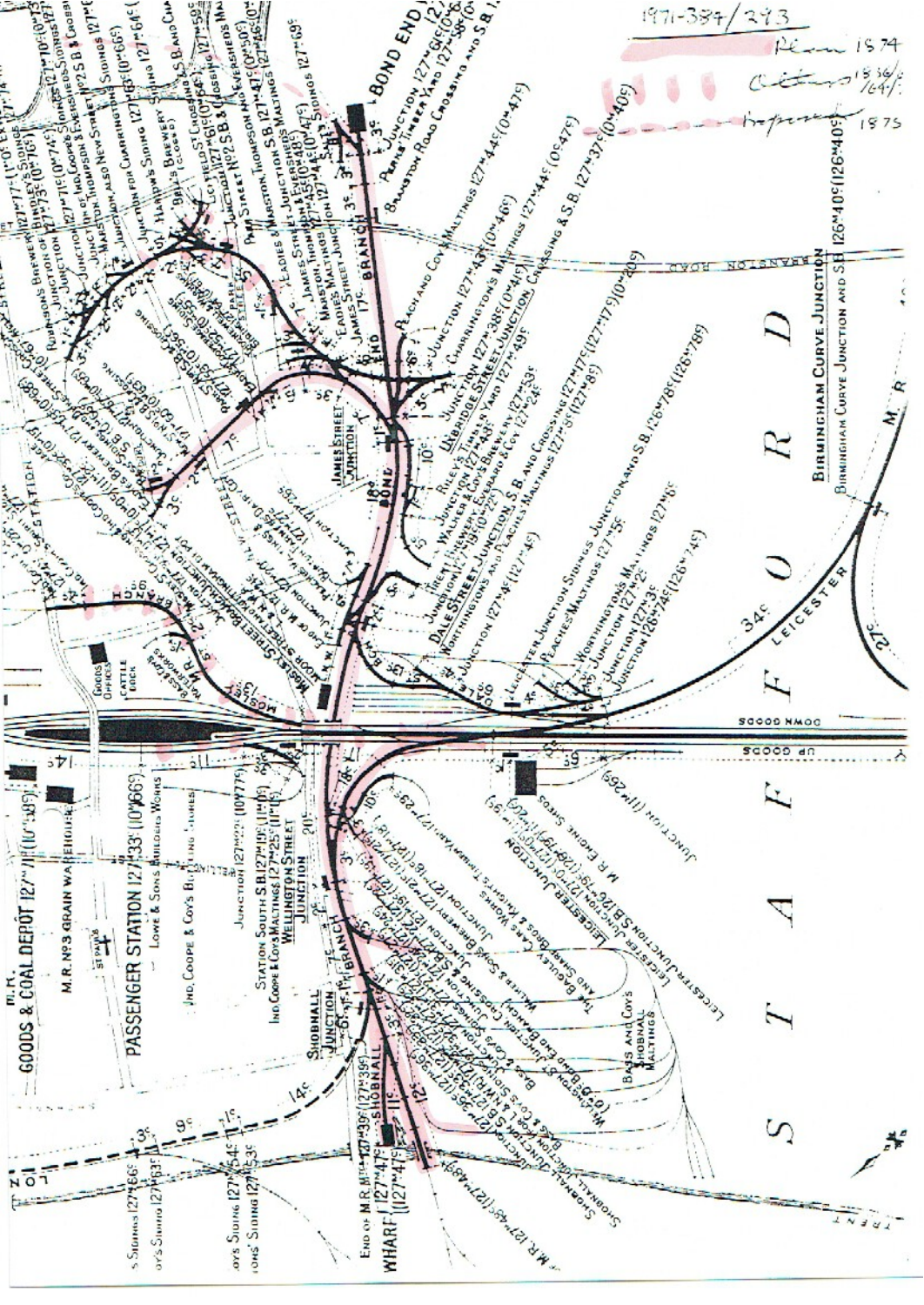### **Railway Drawings Recording Form**

$$
\underline{\text{Record number}} 1971 - 364 / 2911
$$

Previous Record number  $102 +$ 

CATTELL

Bond End Brand

Title

**Brief Description** 

Plan of point of town with love of for the MR line crossing James Stract and towards Ordina Street (Eadies Maltings, Brause, and Sans) Obter streets shown: Park Street, Lichfield Street, New Street, Unbreidge Street. Fremises straum: Endies Meltings, Eversheds Maltings, Thomasurell of Warbarns, Bindleys Browning, Even hads Brewery, Robinson & Coo Brewery. Fecut pencil line for new track from franch hime (James Street June, Bells, Everleds d

Permanent location

DBYIM & room 49 & shelf:  $113$ 

Pofer on foloce

length:  $1000$ 

Dimensions (mm)

width:  $645$ 

Material

Condition good / fair / poor-

complete / incomplete ...... Completeness

Original drawing number  $\pi$  78

Company: MR

Scale:  $1^{n}$  =  $1$  c n A iN

Person:

Date:

Place:

Burton on Trent

Classified category: 4.721.301. 2210, 2210, 221A, 222A.<br>Recorder:<br>Myg 21/12/2001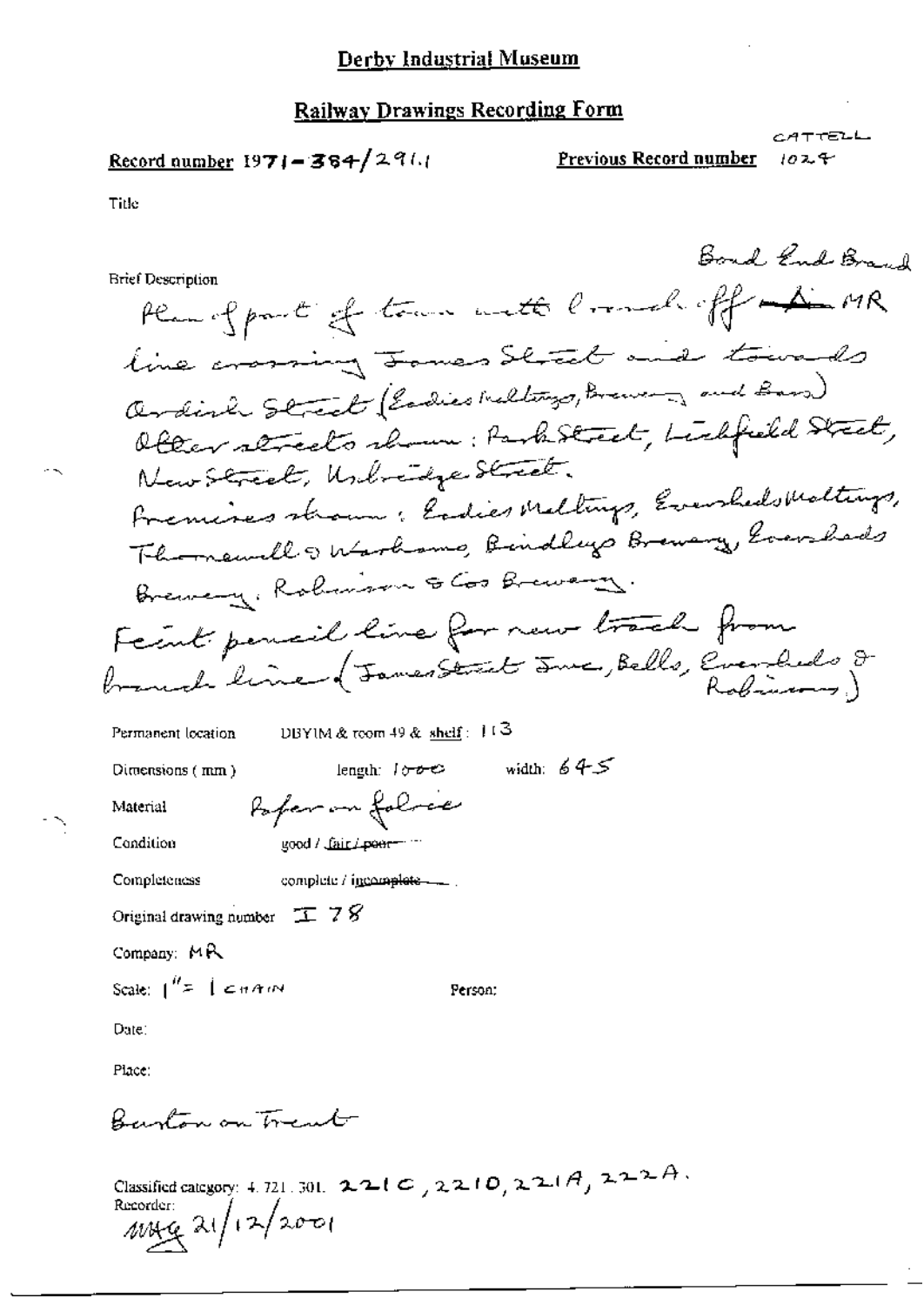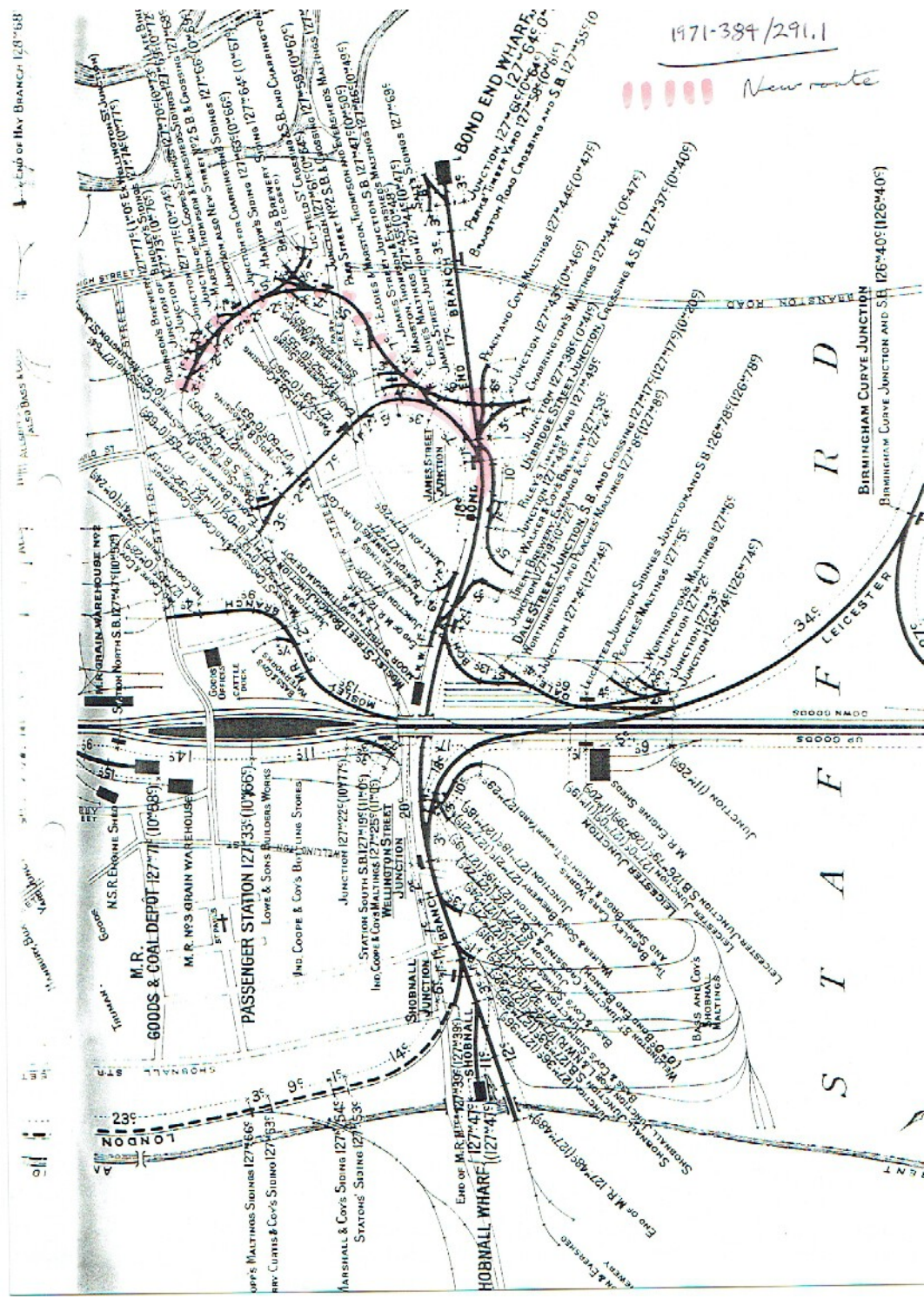# **Railway Drawings Recording Form**

#### Record number 1997-5/329

Previous Record number 14 RPI32/371

Title

**Brief Description** 

Rear of part of Buston on Trent shawing 3 proposed new routes, red ink,

| Permanent location                                                  | DBYIM & room $49$ & shelf: $\overline{Z}$ 2     |  |
|---------------------------------------------------------------------|-------------------------------------------------|--|
| Dimensions $(mn)$                                                   | width: $f \circ \Im \circ$<br>length: $(2,0,0)$ |  |
|                                                                     | Material Traces of Con Rafer on Jabrie.         |  |
| Condition                                                           | eard fair / poor                                |  |
| Completeness                                                        | complete / <del>incomplete =</del>              |  |
| Original drawing number                                             |                                                 |  |
| Company: MR                                                         |                                                 |  |
| Scale: $1'' = 16$ c of AIN                                          | Person:                                         |  |
| Date: $18 \text{ FeL}$ $187.5$                                      |                                                 |  |
| Place:                                                              | Burton on Trent                                 |  |
| Classified category: 4, 721, 301. 2<br>Recorder:<br>$114666$ 6/2/98 | $22C_121D_2$                                    |  |